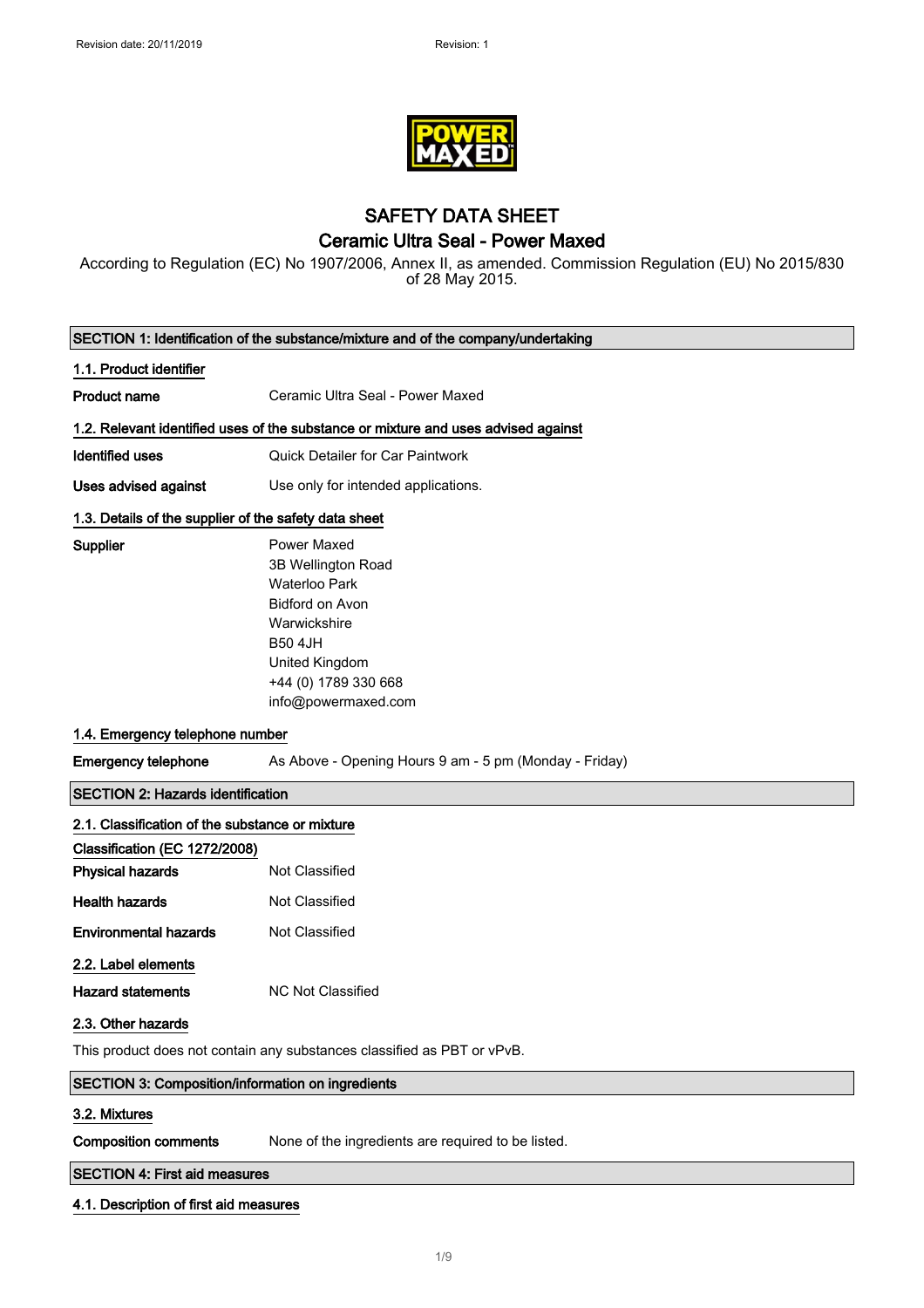| <b>General information</b>                                 | Get medical attention if any discomfort continues. Show this Safety Data Sheet to the medical<br>personnel.                                                                                                                                                                                                                                                                                                                                                                |
|------------------------------------------------------------|----------------------------------------------------------------------------------------------------------------------------------------------------------------------------------------------------------------------------------------------------------------------------------------------------------------------------------------------------------------------------------------------------------------------------------------------------------------------------|
| Inhalation                                                 | Move affected person to fresh air and keep warm and at rest in a position comfortable for<br>breathing. Maintain an open airway. Loosen tight clothing such as collar, tie or belt.                                                                                                                                                                                                                                                                                        |
| Ingestion                                                  | Rinse mouth thoroughly with water. Give a few small glasses of water or milk to drink. Stop if<br>the affected person feels sick as vomiting may be dangerous. Do not induce vomiting unless<br>under the direction of medical personnel. If vomiting occurs, the head should be kept low so<br>that vomit does not enter the lungs. Never give anything by mouth to an unconscious person.<br>Maintain an open airway. Loosen tight clothing such as collar, tie or belt. |
| Skin contact                                               | Remove affected person from source of contamination. Rinse immediately with plenty of<br>water.                                                                                                                                                                                                                                                                                                                                                                            |
| Eye contact                                                | Rinse immediately with plenty of water. Remove any contact lenses and open eyelids wide<br>apart. Continue to rinse for at least 10 minutes.                                                                                                                                                                                                                                                                                                                               |
| <b>Protection of first aiders</b>                          | First aid personnel should wear appropriate protective equipment during any rescue.                                                                                                                                                                                                                                                                                                                                                                                        |
|                                                            | 4.2. Most important symptoms and effects, both acute and delayed                                                                                                                                                                                                                                                                                                                                                                                                           |
| <b>General information</b>                                 | See Section 11 for additional information on health hazards. The severity of the symptoms<br>described will vary dependent on the concentration and the length of exposure.                                                                                                                                                                                                                                                                                                |
| Inhalation                                                 | Prolonged inhalation of high concentrations may damage respiratory system.                                                                                                                                                                                                                                                                                                                                                                                                 |
| Ingestion                                                  | Gastrointestinal symptoms, including upset stomach. Fumes from the stomach contents may<br>be inhaled, resulting in the same symptoms as inhalation.                                                                                                                                                                                                                                                                                                                       |
| Skin contact                                               | Prolonged contact may cause dryness of the skin.                                                                                                                                                                                                                                                                                                                                                                                                                           |
| Eye contact                                                | May cause temporary eye irritation.                                                                                                                                                                                                                                                                                                                                                                                                                                        |
|                                                            | 4.3. Indication of any immediate medical attention and special treatment needed                                                                                                                                                                                                                                                                                                                                                                                            |
| Notes for the doctor                                       | Treat symptomatically.                                                                                                                                                                                                                                                                                                                                                                                                                                                     |
| <b>Specific treatments</b>                                 | No special treatment required.                                                                                                                                                                                                                                                                                                                                                                                                                                             |
| <b>SECTION 5: Firefighting measures</b>                    |                                                                                                                                                                                                                                                                                                                                                                                                                                                                            |
| 5.1. Extinguishing media                                   |                                                                                                                                                                                                                                                                                                                                                                                                                                                                            |
| Suitable extinguishing media                               | The product is not flammable. Extinguish with alcohol-resistant foam, carbon dioxide, dry<br>powder or water fog. Use fire-extinguishing media suitable for the surrounding fire.                                                                                                                                                                                                                                                                                          |
| Unsuitable extinguishing<br>media                          | Do not use water jet as an extinguisher, as this will spread the fire.                                                                                                                                                                                                                                                                                                                                                                                                     |
| 5.2. Special hazards arising from the substance or mixture |                                                                                                                                                                                                                                                                                                                                                                                                                                                                            |
| Specific hazards                                           | Containers can burst violently or explode when heated, due to excessive pressure build-up.                                                                                                                                                                                                                                                                                                                                                                                 |
| <b>Hazardous combustion</b><br>products                    | Thermal decomposition or combustion products may include the following substances:<br>Harmful gases or vapours.                                                                                                                                                                                                                                                                                                                                                            |
| 5.3. Advice for firefighters                               |                                                                                                                                                                                                                                                                                                                                                                                                                                                                            |
| Protective actions during<br>firefighting                  | Avoid breathing fire gases or vapours. Evacuate area. Cool containers exposed to heat with<br>water spray and remove them from the fire area if it can be done without risk. Cool containers<br>exposed to flames with water until well after the fire is out. If a leak or spill has not ignited, use<br>water spray to disperse vapours and protect men stopping the leak.                                                                                               |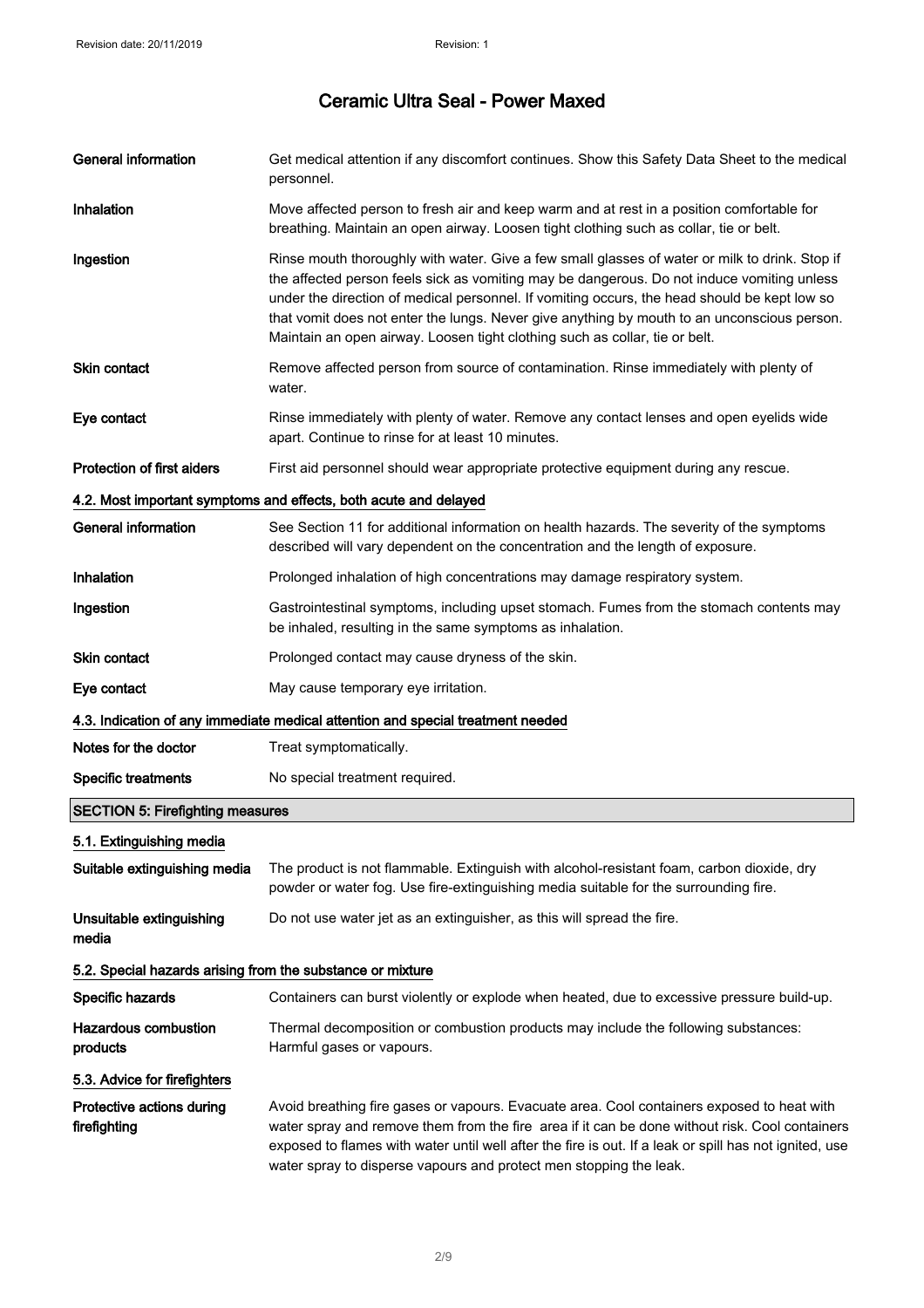Special protective equipment for firefighters Wear positive-pressure self-contained breathing apparatus (SCBA) and appropriate protective clothing. Firefighter's clothing conforming to European standard EN469 (including helmets, protective boots and gloves) will provide a basic level of protection for chemical incidents.

#### SECTION 6: Accidental release measures

#### 6.1. Personal precautions, protective equipment and emergency procedures

Personal precautions No action shall be taken without appropriate training or involving any personal risk. Keep unnecessary and unprotected personnel away from the spillage. Wear protective clothing as described in Section 8 of this safety data sheet. Follow precautions for safe handling described in this safety data sheet. Wash thoroughly after dealing with a spillage.

#### 6.2. Environmental precautions

**Environmental precautions** Avoid discharge to the aquatic environment.

#### 6.3. Methods and material for containment and cleaning up

Methods for cleaning up Wear protective clothing as described in Section 8 of this safety data sheet. Clear up spills immediately and dispose of waste safely. Reuse or recycle products wherever possible. Absorb spillage to prevent material damage. Flush contaminated area with plenty of water. Wash thoroughly after dealing with a spillage. Neutralise with alkali. Caution. May generate heat. Following dilution and neutralisation, discharge to the sewer with plenty of water may be permitted. The requirements of the local water authority must be complied with if contaminated water is flushed directly to the sewer. Dispose of contents/container in accordance with national regulations.

#### 6.4. Reference to other sections

Reference to other sections For personal protection, see Section 8. For waste disposal, see Section 13.

#### SECTION 7: Handling and storage

| 7.1. Precautions for safe handling                                |                                                                                                                                                                                                                                                                                                                                            |
|-------------------------------------------------------------------|--------------------------------------------------------------------------------------------------------------------------------------------------------------------------------------------------------------------------------------------------------------------------------------------------------------------------------------------|
| <b>Usage precautions</b>                                          | Read and follow manufacturer's recommendations. Wear protective clothing as described in<br>Section 8 of this safety data sheet. Keep away from food, drink and animal feeding stuffs.<br>Handle all packages and containers carefully to minimise spills. Keep container tightly sealed<br>when not in use. Avoid the formation of mists. |
| Advice on general<br>occupational hygiene                         | Wash promptly if skin becomes contaminated. Take off contaminated clothing. Wash<br>contaminated clothing before reuse. Do not eat, drink or smoke when using this product.<br>Wash at the end of each work shift and before eating, smoking and using the toilet. Change<br>work clothing daily before leaving workplace.                 |
| 7.2. Conditions for safe storage, including any incompatibilities |                                                                                                                                                                                                                                                                                                                                            |
| <b>Storage precautions</b>                                        | Store away from incompatible materials (see Section 10). No specific recommendations.<br>Store away from the following materials: Alkalis.                                                                                                                                                                                                 |
| Storage class                                                     | Acids.                                                                                                                                                                                                                                                                                                                                     |
| 7.3. Specific end use(s)                                          |                                                                                                                                                                                                                                                                                                                                            |
| Specific end use(s)                                               | The identified uses for this product are detailed in Section 1.2.                                                                                                                                                                                                                                                                          |
| SECTION 8: Exposure controls/Personal protection                  |                                                                                                                                                                                                                                                                                                                                            |
| 8.1. Control parameters                                           |                                                                                                                                                                                                                                                                                                                                            |
| Ingredient comments                                               | No exposure limits known for ingredient(s).                                                                                                                                                                                                                                                                                                |
| 8.2. Exposure controls                                            |                                                                                                                                                                                                                                                                                                                                            |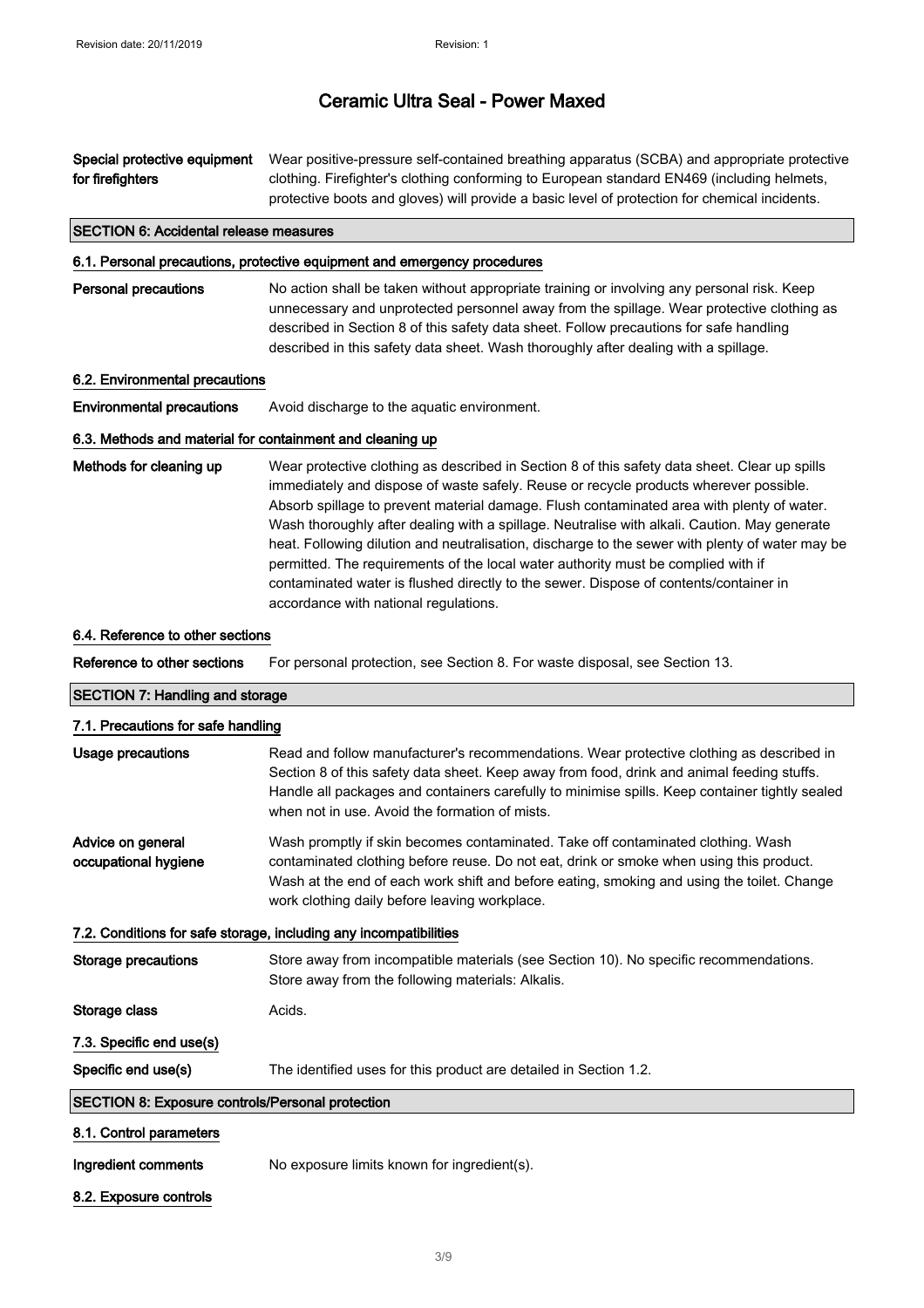#### Protective equipment

| Appropriate engineering<br>controls       | Provide adequate ventilation. Good general ventilation should be adequate to control worker<br>exposure to airborne contaminants.                                                                                                                                                                                                                                                                                                                                                                                                                                                                                                                                      |
|-------------------------------------------|------------------------------------------------------------------------------------------------------------------------------------------------------------------------------------------------------------------------------------------------------------------------------------------------------------------------------------------------------------------------------------------------------------------------------------------------------------------------------------------------------------------------------------------------------------------------------------------------------------------------------------------------------------------------|
| Eye/face protection                       | Eyewear complying with an approved standard should be worn if a risk assessment indicates<br>eye contact is possible. Personal protective equipment for eye and face protection should<br>comply with European Standard EN166. The following protection should be worn: Chemical<br>splash goggles.                                                                                                                                                                                                                                                                                                                                                                    |
| Hand protection                           | Chemical-resistant, impervious gloves complying with an approved standard should be worn if<br>a risk assessment indicates skin contact is possible. The most suitable glove should be<br>chosen in consultation with the glove supplier/manufacturer, who can provide information<br>about the breakthrough time of the glove material. To protect hands from chemicals, gloves<br>should comply with European Standard EN374. Considering the data specified by the glove<br>manufacturer, check during use that the gloves are retaining their protective properties and<br>change them as soon as any deterioration is detected. Frequent changes are recommended. |
| Other skin and body<br>protection         | Appropriate footwear and additional protective clothing complying with an approved standard<br>should be worn if a risk assessment indicates skin contamination is possible.                                                                                                                                                                                                                                                                                                                                                                                                                                                                                           |
| Hygiene measures                          | Provide eyewash station and safety shower. Contaminated work clothing should not be<br>allowed out of the workplace. Wash contaminated clothing before reuse. Clean equipment<br>and the work area every day. Good personal hygiene procedures should be implemented.<br>Wash at the end of each work shift and before eating, smoking and using the toilet. When<br>using do not eat, drink or smoke.                                                                                                                                                                                                                                                                 |
| <b>Respiratory protection</b>             | Respiratory protection complying with an approved standard should be worn if a risk<br>assessment indicates inhalation of contaminants is possible. Provide adequate ventilation.<br>Large Spillages: If ventilation is inadequate, suitable respiratory protection must be worn.                                                                                                                                                                                                                                                                                                                                                                                      |
| <b>Environmental exposure</b><br>controls | Not regarded as dangerous for the environment.                                                                                                                                                                                                                                                                                                                                                                                                                                                                                                                                                                                                                         |

# SECTION 9: Physical and chemical properties

# 9.1. Information on basic physical and chemical properties

| Appearance                      | Opaque liquid.                         |
|---------------------------------|----------------------------------------|
| Colour                          | White/off-white.                       |
| Odour                           | Fruity.                                |
| Odour threshold                 | Not determined.                        |
| рH                              | $pH$ (concentrated solution): $\neg 5$ |
| Melting point                   | Not determined.                        |
| Initial boiling point and range | Not determined.                        |
| Flash point                     | Not determined.                        |
| <b>Evaporation rate</b>         | Not determined.                        |
| <b>Evaporation factor</b>       | Not determined.                        |
| Flammability (solid, gas)       | Not determined.                        |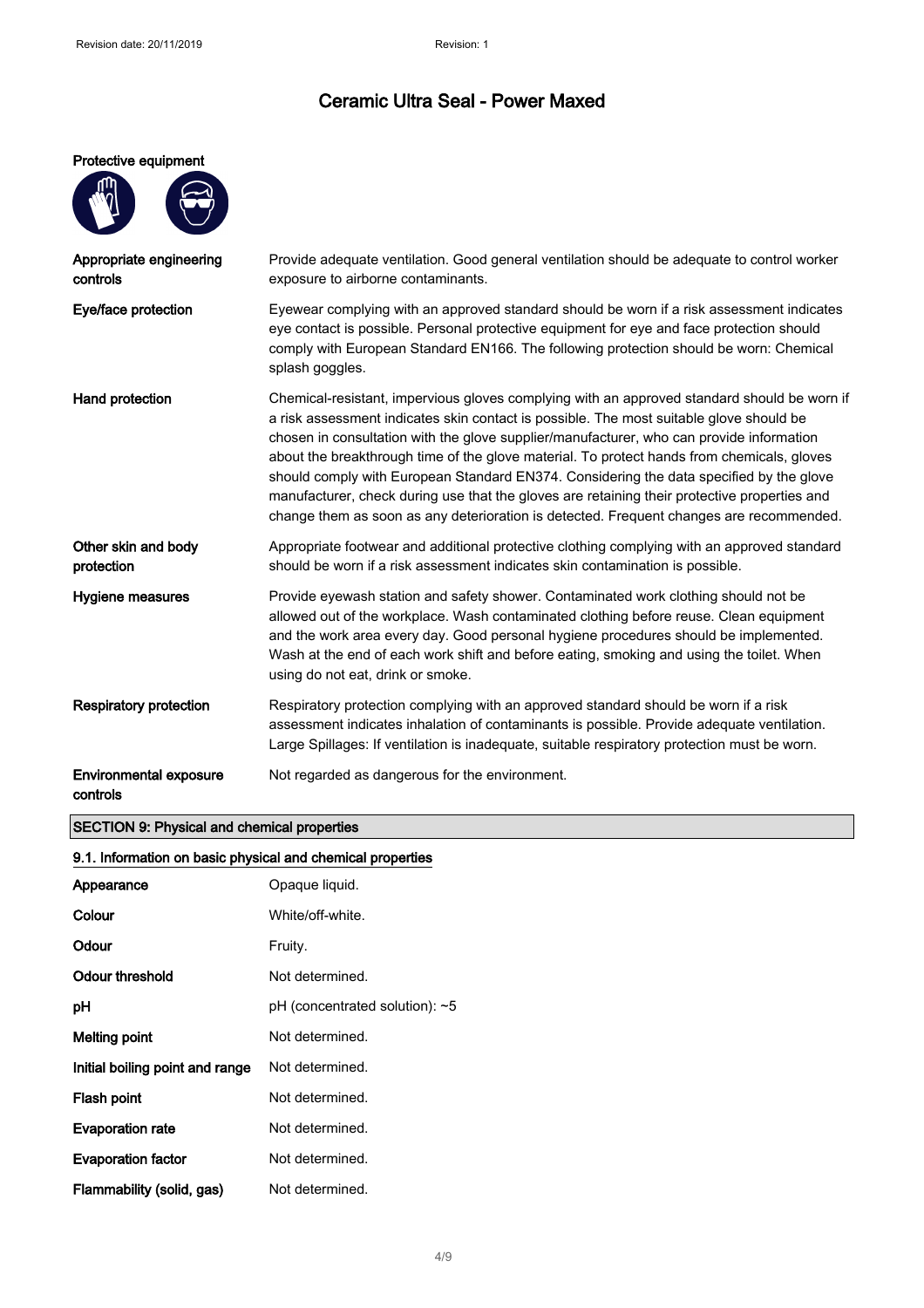| Upper/lower flammability or<br>explosive limits | Not determined.                                                                                                        |
|-------------------------------------------------|------------------------------------------------------------------------------------------------------------------------|
| Other flammability                              | Not determined.                                                                                                        |
| Vapour pressure                                 | Not determined.                                                                                                        |
| Vapour density                                  | Not determined.                                                                                                        |
| <b>Relative density</b>                         | ~1                                                                                                                     |
| <b>Bulk density</b>                             | Not determined.                                                                                                        |
| Solubility(ies)                                 | Soluble in water.                                                                                                      |
| <b>Partition coefficient</b>                    | Not determined.                                                                                                        |
| Auto-ignition temperature                       | Not determined.                                                                                                        |
| <b>Decomposition Temperature</b>                | Not determined.                                                                                                        |
| <b>Viscosity</b>                                | Not determined.                                                                                                        |
| <b>Explosive properties</b>                     | Not determined.                                                                                                        |
| Explosive under the influence<br>of a flame     | No                                                                                                                     |
| <b>Oxidising properties</b>                     | Not determined.                                                                                                        |
| <b>Comments</b>                                 | Information given is applicable to the product as supplied.                                                            |
| 9.2. Other information                          |                                                                                                                        |
| Other information                               | Not available.                                                                                                         |
| <b>Refractive index</b>                         | Not determined.                                                                                                        |
| Particle size                                   | Not determined.                                                                                                        |
| Molecular weight                                | Not determined.                                                                                                        |
| <b>Volatility</b>                               | Not determined.                                                                                                        |
| Saturation concentration                        | Not determined.                                                                                                        |
| <b>Critical temperature</b>                     | Not determined.                                                                                                        |
| Volatile organic compound                       | Not determined.                                                                                                        |
| <b>SECTION 10: Stability and reactivity</b>     |                                                                                                                        |
| 10.1. Reactivity                                |                                                                                                                        |
| Reactivity                                      | See the other subsections of this section for further details.                                                         |
| 10.2. Chemical stability                        |                                                                                                                        |
| <b>Stability</b>                                | Stable at normal ambient temperatures and when used as recommended. Stable under the<br>prescribed storage conditions. |
| 10.3. Possibility of hazardous reactions        |                                                                                                                        |
| Possibility of hazardous<br>reactions           | No potentially hazardous reactions known.                                                                              |
| 10.4. Conditions to avoid                       |                                                                                                                        |
| <b>Conditions to avoid</b>                      | There are no known conditions that are likely to result in a hazardous situation.                                      |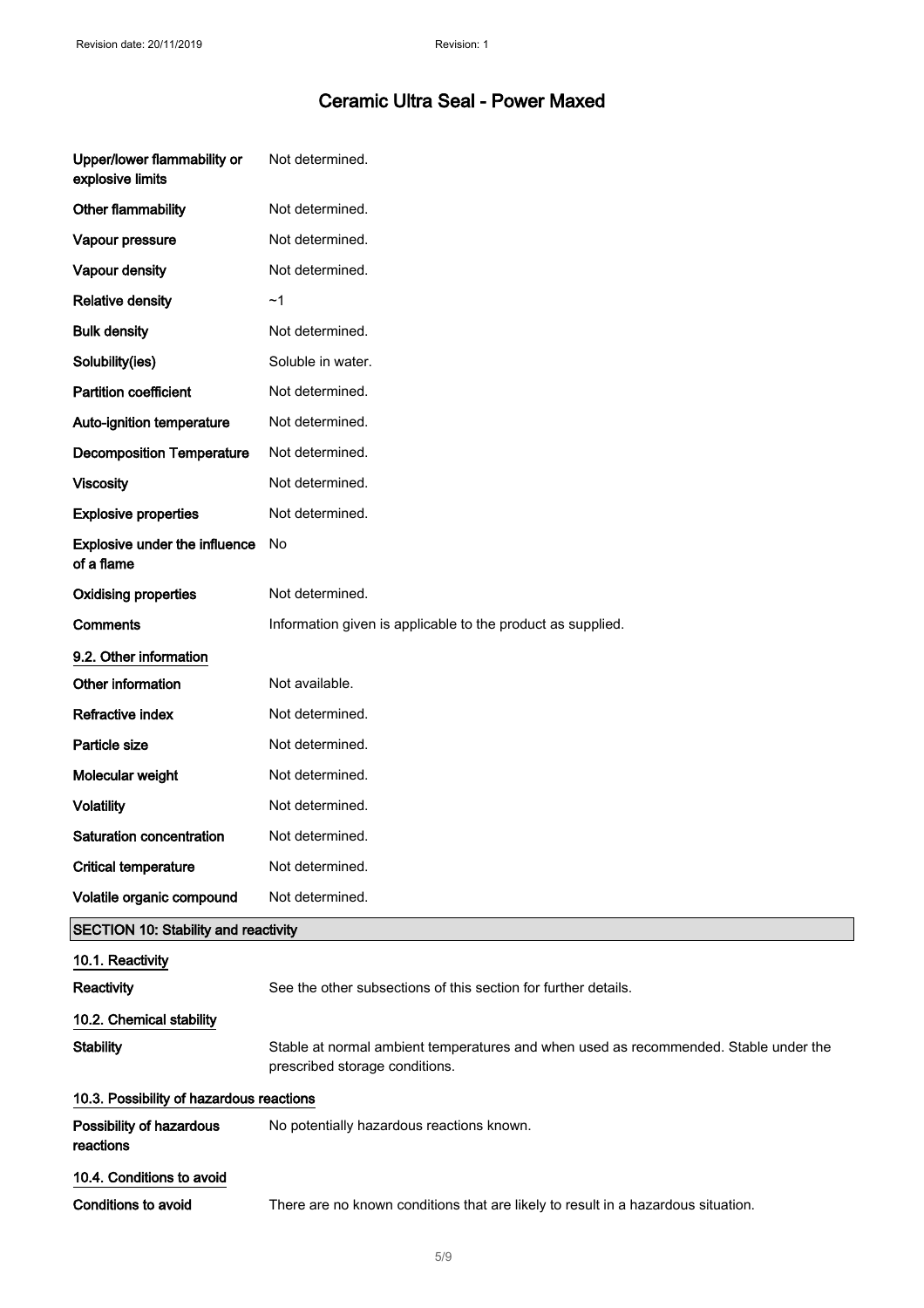# 10.5. Incompatible materials Materials to avoid **Alkalis**. Amines. 10.6. Hazardous decomposition products Hazardous decomposition products Does not decompose when used and stored as recommended. Thermal decomposition or combustion products may include the following substances: Harmful gases or vapours. SECTION 11: Toxicological information 11.1. Information on toxicological effects Acute toxicity - oral Summary **Based on available data the classification criteria are not met.** Acute toxicity - dermal **Summary** Based on available data the classification criteria are not met. Acute toxicity - inhalation Summary **Based on available data the classification criteria are not met.** Skin corrosion/irritation Summary **Based on available data the classification criteria are not met. Extreme pH** Moderate pH  $( > 2 \text{ and } < 11.5).$ Serious eye damage/irritation Summary **Based on available data the classification criteria are not met.** Respiratory sensitisation **Summary** Based on available data the classification criteria are not met. Skin sensitisation Summary **Based on available data the classification criteria are not met.** Germ cell mutagenicity **Summary** Based on available data the classification criteria are not met. **Carcinogenicity** Summary **Based on available data the classification criteria are not met.** IARC carcinogenicity None of the ingredients are listed or exempt. Reproductive toxicity Summary Based on available data the classification criteria are not met. Specific target organ toxicity - single exposure Summary **Based on available data the classification criteria are not met.** Specific target organ toxicity - repeated exposure Summary **Based on available data the classification criteria are not met.** Aspiration hazard Summary Based on available data the classification criteria are not met. General information **No specific health hazards known.** The severity of the symptoms described will vary dependent on the concentration and the length of exposure. Inhalation **Prolonged inhalation of high concentrations may damage respiratory system.**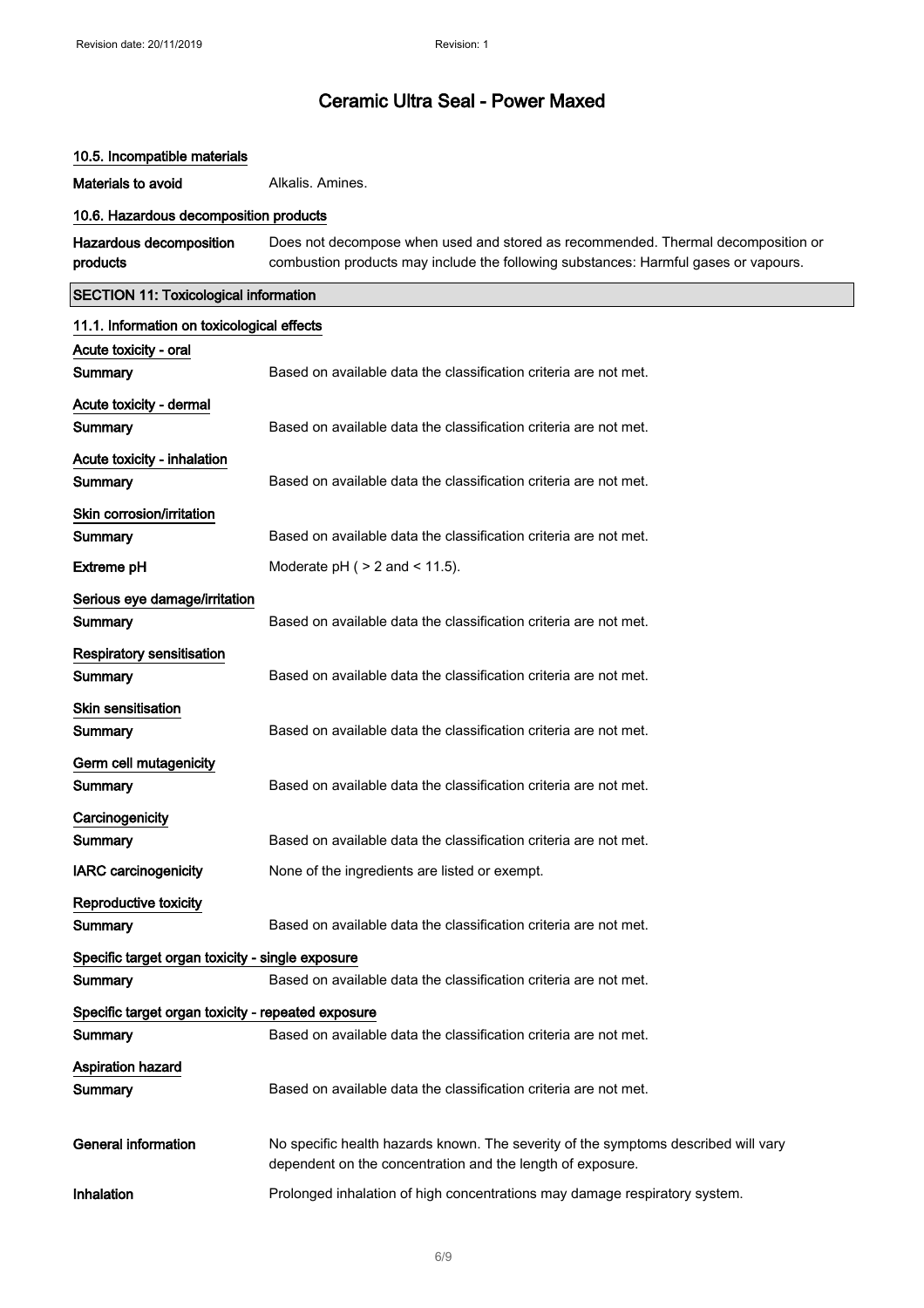| Ingestion                                  | Gastrointestinal symptoms, including upset stomach. Fumes from the stomach contents may<br>be inhaled, resulting in the same symptoms as inhalation.                                                                                                                                                                                                                                                                          |
|--------------------------------------------|-------------------------------------------------------------------------------------------------------------------------------------------------------------------------------------------------------------------------------------------------------------------------------------------------------------------------------------------------------------------------------------------------------------------------------|
| Skin contact                               | Prolonged contact may cause dryness of the skin.                                                                                                                                                                                                                                                                                                                                                                              |
| Eye contact                                | May cause temporary eye irritation.                                                                                                                                                                                                                                                                                                                                                                                           |
| Route of exposure                          | Ingestion Inhalation Skin and/or eye contact                                                                                                                                                                                                                                                                                                                                                                                  |
| <b>Target organs</b>                       | No specific target organs known.                                                                                                                                                                                                                                                                                                                                                                                              |
| <b>SECTION 12: Ecological information</b>  |                                                                                                                                                                                                                                                                                                                                                                                                                               |
| Ecotoxicity                                | Not regarded as dangerous for the environment. However, large or frequent spills may have<br>hazardous effects on the environment.                                                                                                                                                                                                                                                                                            |
| 12.1. Toxicity                             |                                                                                                                                                                                                                                                                                                                                                                                                                               |
| Acute aquatic toxicity                     |                                                                                                                                                                                                                                                                                                                                                                                                                               |
| Summary                                    | Based on available data the classification criteria are not met.                                                                                                                                                                                                                                                                                                                                                              |
| Chronic aquatic toxicity                   |                                                                                                                                                                                                                                                                                                                                                                                                                               |
| Summary                                    | Based on available data the classification criteria are not met.                                                                                                                                                                                                                                                                                                                                                              |
| 12.2. Persistence and degradability        |                                                                                                                                                                                                                                                                                                                                                                                                                               |
|                                            | Persistence and degradability The degradability of the product is not known.                                                                                                                                                                                                                                                                                                                                                  |
| 12.3. Bioaccumulative potential            |                                                                                                                                                                                                                                                                                                                                                                                                                               |
| <b>Bioaccumulative potential</b>           | No data available on bioaccumulation.                                                                                                                                                                                                                                                                                                                                                                                         |
| <b>Partition coefficient</b>               | Not determined.                                                                                                                                                                                                                                                                                                                                                                                                               |
| 12.4. Mobility in soil                     |                                                                                                                                                                                                                                                                                                                                                                                                                               |
| <b>Mobility</b>                            | The product is water-soluble and may spread in water systems. The product is non-volatile.                                                                                                                                                                                                                                                                                                                                    |
| 12.5. Results of PBT and vPvB assessment   |                                                                                                                                                                                                                                                                                                                                                                                                                               |
| Results of PBT and vPvB<br>assessment      | This product does not contain any substances classified as PBT or vPvB.                                                                                                                                                                                                                                                                                                                                                       |
| 12.6. Other adverse effects                |                                                                                                                                                                                                                                                                                                                                                                                                                               |
| Other adverse effects                      | None known.                                                                                                                                                                                                                                                                                                                                                                                                                   |
| <b>SECTION 13: Disposal considerations</b> |                                                                                                                                                                                                                                                                                                                                                                                                                               |
| 13.1. Waste treatment methods              |                                                                                                                                                                                                                                                                                                                                                                                                                               |
| <b>General information</b>                 | The generation of waste should be minimised or avoided wherever possible. Reuse or recycle<br>products wherever possible. This material and its container must be disposed of in a safe<br>way. Disposal of this product, process solutions, residues and by-products should at all times<br>comply with the requirements of environmental protection and waste disposal legislation and<br>any local authority requirements. |
| Disposal methods                           | Dispose of surplus products and those that cannot be recycled via a licensed waste disposal<br>contractor. Waste packaging should be collected for reuse or recycling. Incineration or landfill<br>should only be considered when recycling is not feasible. Waste should not be disposed of<br>untreated to the sewer unless fully compliant with the requirements of the local water<br>authority.                          |
| <b>SECTION 14: Transport information</b>   |                                                                                                                                                                                                                                                                                                                                                                                                                               |

#### SECTION 14: Transport information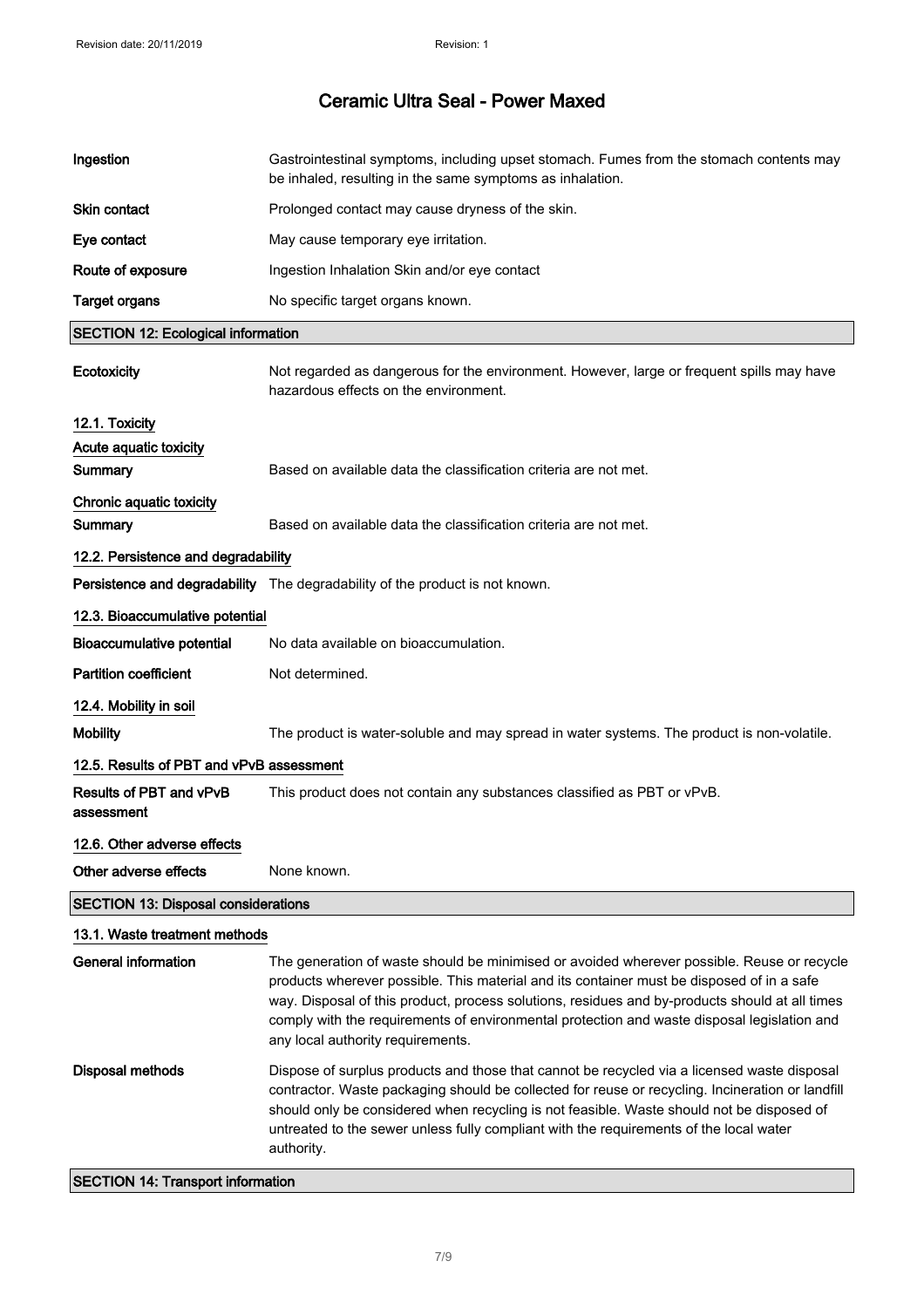General The product is not covered by international regulations on the transport of dangerous goods (IMDG, IATA, ADR/RID).

## 14.1. UN number

Not applicable.

## 14.2. UN proper shipping name

Not applicable.

## 14.3. Transport hazard class(es)

No transport warning sign required.

## 14.4. Packing group

Not applicable.

# 14.5. Environmental hazards

# Environmentally hazardous substance/marine pollutant No.

# 14.6. Special precautions for user

Not applicable.

## 14.7. Transport in bulk according to Annex II of MARPOL and the IBC Code

# Transport in bulk according to Not applicable. Annex II of MARPOL 73/78 and the IBC Code

| <b>SECTION 15: Regulatory information</b><br>15.1. Safety, health and environmental regulations/legislation specific for the substance or mixture |                                                                                                                                                                                                                                                                                                                                                                                                                                                                      |
|---------------------------------------------------------------------------------------------------------------------------------------------------|----------------------------------------------------------------------------------------------------------------------------------------------------------------------------------------------------------------------------------------------------------------------------------------------------------------------------------------------------------------------------------------------------------------------------------------------------------------------|
|                                                                                                                                                   |                                                                                                                                                                                                                                                                                                                                                                                                                                                                      |
| EU legislation                                                                                                                                    | Regulation (EC) No 1907/2006 of the European Parliament and of the Council of 18<br>December 2006 concerning the Registration, Evaluation, Authorisation and Restriction of<br>Chemicals (REACH) (as amended).<br>Commission Regulation (EU) No 2015/830 of 28 May 2015.<br>Regulation (EC) No 1272/2008 of the European Parliament and of the Council of 16<br>December 2008 on classification, labelling and packaging of substances and mixtures (as<br>amended). |

## 15.2. Chemical safety assessment

# Inventories

## EU - EINECS/ELINCS

None of the ingredients are listed or exempt.

## SECTION 16: Other information